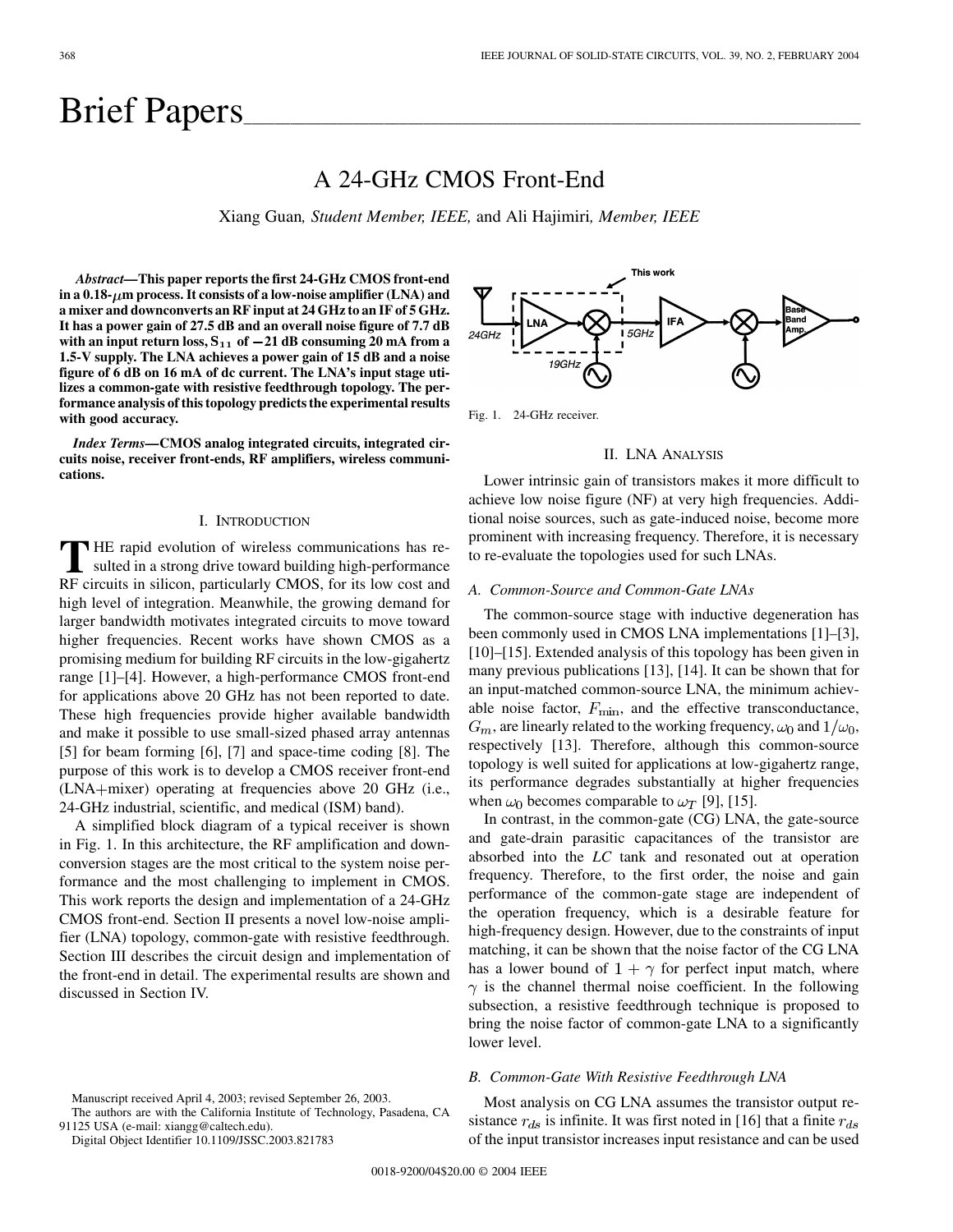

Fig. 2. Common-gate with resistive feedthrough LNA. (a) Schematic. (b) Small-signal equivalent circuits.

to build CG LNA with noise factor lower than the bound of  $1+\gamma$ . The transistor output resistance depends on the channel length and bias current, so the designer cannot control its value freely. We can add an external resistor,  $R_p$ , to the traditional CG LNA in parallel with the input transistor to improve its noise performance, as Fig. 2(a) shows. We call this topology common-gate with resistive feedthrough (CGRF) LNA. A detailed analysis of this stage is given next.

In Fig. 2(a),  $R_s$  is the signal source impedance,  $C_p$  is a large capacitor for isolating dc level, and  $R_L$  is the resistive load at the drain of  $M_1$  owing to the finite quality factor  $Q$  of the resonant load. Inductors  $L<sub>L</sub>$  and  $L<sub>s</sub>$  resonate at operation frequency with capacitive load at drain and source of  $M_1$ , respectively.

The small-signal equivalent circuit of the CGRF LNA at operation frequency is shown in Fig. 2(b), including the major noise sources, where  $g_m$  is the transistor transconductance,  $g_{mb}$  is the backgate transconductance,  $g<sub>g</sub>$  is the real part of the gate admit-tance [\[17](#page-5-0)],  $i_{n,d}^2$  is the transistor channel thermal noise source, and  $\overline{i_{n,q}^2}$  is the induced gate noise source [[17\]](#page-5-0).

The analysis starts with the study of the circuits at low frequency, where  $i_{n,q}^2$  and  $g_g$  can be neglected. We will include the effect of these terms later. The feedthrough resistor  $R_f$ , which is formed by  $R_p$  in parallel with  $r_{ds}$ , creates a positive feedback loop around the amplifier to enhance the input impedance. Analysis of the circuit in Fig. 2(b) shows that at resonance frequency, the input impedance seen looking into the source of  $M_1$ can be expressed as

$$
Z_{\rm in} = \frac{R_f + R_L}{1 + g_m R_f (1 + \chi)}
$$
(1)

where  $g_m$  is the transistor transconductance,  $\chi$  is the ratio of the transistor backgate transconductance  $g_{mb}$  to  $g_m$ , and  $R_f =$  $R_p||r_{ds}.$ 

If input is matched, the effective transconductance of CGRF stage is given by

$$
G_{m,\text{CGRF}} = \frac{1}{2R_s} \tag{2}
$$

which indicates that to the first order at input matching condition the gain of CGRF stage is independent of  $R_f$  and  $g_m$ .

Assuming a matched input and  $R_s \ll R_L$ , it can be shown that the output noise power generated by the thermal noise of  $R_p$ and  $R_L$  is negligible compared to that generated by the transistor channel thermal noise, and the noise factor can thus be approximately expressed as

$$
F_{\text{CGRF}} \approx 1 + \frac{\gamma}{\alpha} \left(\frac{1}{1+\chi}\right)^2 \frac{1}{g_m R_s} \tag{3}
$$

where  $\alpha$  is the ratio of  $g_m$  to the channel conductance at zero drain-to-source voltage  $g_{d0}$ . Based on the simplifying assumptions that ignore gate noise and  $g<sub>g</sub>$ , it may appear that the noise of CGRF amplifier can approach 0 dB by increasing  $g_m$ , providing a direct way to trade between power and noise while keeping the input matched [\[9\]](#page-5-0).

However, at high frequencies, we should include the effect that the coupling between channel and gate is due to a distributed *RC* network, reflected in the real part of the gate admittance,  $g_q$ . In the pinch-off region,  $g_g$  is related to operation frequency  $\omega_0$ , gate-source capacitor  $C_{gs}$ , and  $g_{d0}$  through [\[13\]](#page-5-0), [[17\]](#page-5-0)

$$
g_g = \frac{C_{\rm gs}^2 \omega_0^2}{5g_{d0}}.\tag{4}
$$

This conductance has a thermal noise  $\overline{i_{n,q}^2}$  associated with it, which is called induced gate noise. The power spectral density of  $\overline{i_{n,q}^2}$  is given by [\[17](#page-5-0)]

$$
\frac{\overline{i_{n,g}^2}}{\Delta f} = 4kT\delta g_g
$$
\n(5)

where  $\delta$  is the gate noise coefficient.  $\overline{i_{n,d}^2}$  and  $\overline{i_{n,g}^2}$  are partially correlated with a complex correlation coefficient  $c$  given by

$$
c = \frac{i_{n,g}i_{n,d}^*}{\sqrt{\overline{i_{n,g}^2 i_{n,d}^2}}}. \tag{6}
$$

Taking  $g_g$  into account, the input impedance of CGRF stage is revised as

$$
Z_{\rm in} = \left(\frac{1 + g_m R_f (1 + \chi)}{R_f + R_L} + \eta(\omega_0) g_m\right)^{-1}
$$
 (7)

where  $\eta(\omega_0)$  is defined as the ratio between  $g_q$  and  $g_m$ , i.e.,

$$
\eta(\omega_0) \equiv \frac{g_g}{g_m} \approx \frac{\alpha}{5} \left(\frac{\omega_0}{\omega_T}\right)^2.
$$
 (8)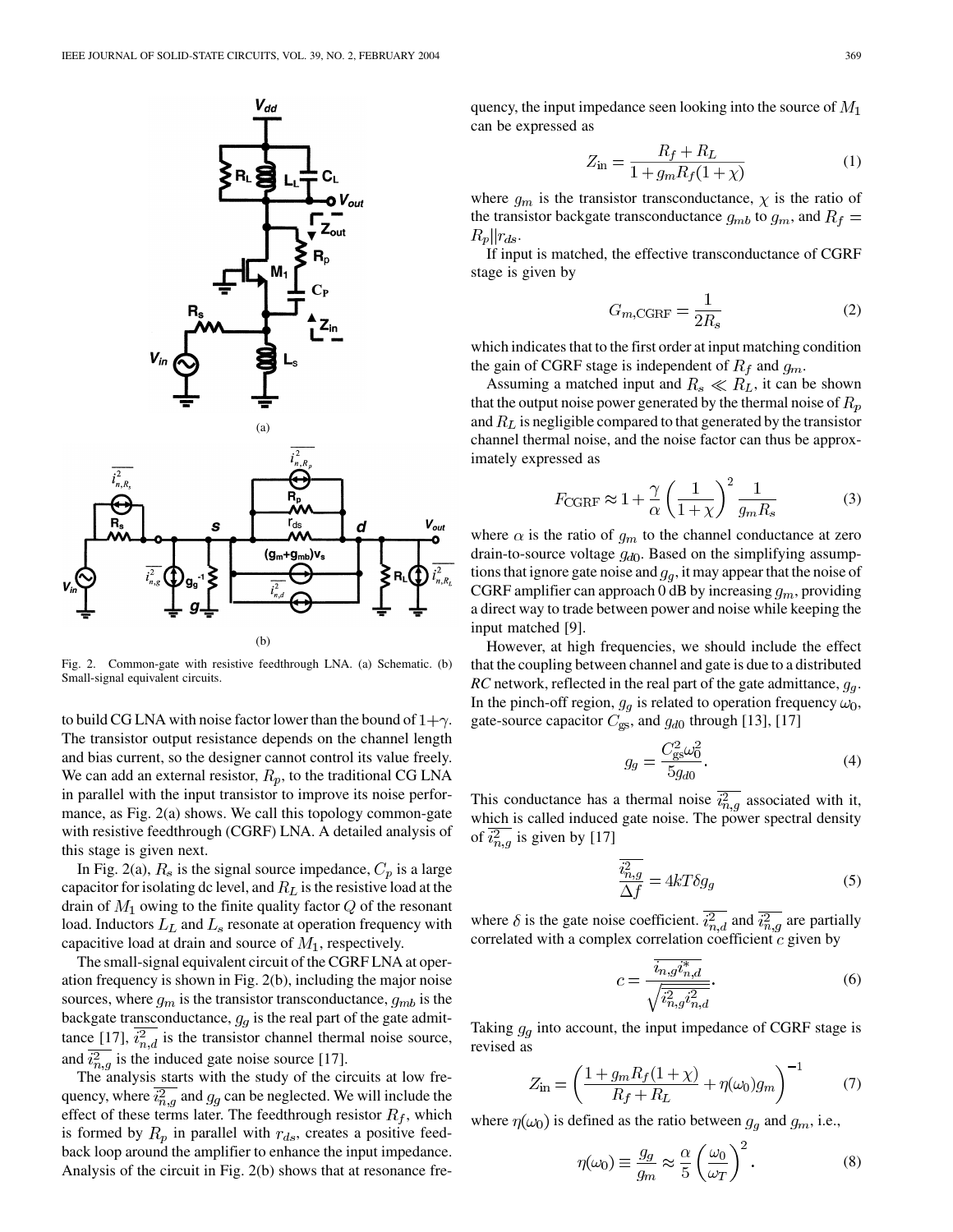If input is perfectly matched to  $R<sub>S</sub>$ , the effective transconductance of the CGRF stage is given by

$$
G_{m,\text{CGRF}} = \frac{1}{2R_s} [1 - g_m R_s \eta(\omega_0)] \tag{9}
$$

which indicates that a large  $g_m$  or high frequency can degrade the gain. This is because an increase of  $g_m$  or frequency results in a larger  $g_q$ , making more signal loss through the gate.

Assuming a matched input and  $R_s \ll R_L$  yields the following expression for  $F$ :

$$
F_{\text{CGRF}} \approx 1 + \frac{\gamma}{\alpha} \left( \frac{1}{1+\chi} \right)^2
$$
  
 
$$
\times \left( \frac{1}{g_m R_s} + \eta^2(\omega_0) g_m R_s + 2\eta(\omega_0) \right)
$$
  
 
$$
+ \delta \eta(\omega_0) g_m R_S \tag{10}
$$

where the second term represents the contribution of channel thermal noise and the third term represents the contribution of induced gate noise. At low frequencies,  $\eta(\omega_0) \rightarrow 0$ , (10) reduces to (3).

It can be shown that an optimum  $g_m$  exists for minimum noise figure, i.e.,

$$
g_{m,\text{CGRF},\text{opt}} = \frac{1}{R_s} \left( \frac{\delta \alpha}{\gamma} (1+\chi)^2 \eta(\omega_0) + \eta^2(\omega_0) \right)^{-\frac{1}{2}}.
$$
\n(11)

The corresponding minimum  $F$  is approximately given by

$$
F_{\text{CGRF,min}} \approx 1 + \frac{\gamma}{1+\chi} \left( \sqrt{\frac{4\delta}{5\gamma}} \left( \frac{\omega_0}{\omega_T} \right) + \frac{2}{5(1+\chi)} \left( \frac{\omega_0}{\omega_T} \right)^2 \right). \tag{12}
$$

# *C. Stability*

Since in the CGRF stage,  $R_f$  results in positive feedback, the stability issue needs to be carefully addressed. Considering the input transistor with feedthrough resistor in Fig. 2(a) as a two-port network,  $Z_S$  and  $Z_L$  are the load impedance at the two ports, source and drain, respectively. It is a sufficient condition to prevent oscillation that the real part of both impedance seen looking into the ports  $Z_{\text{in}}$  and  $Z_{\text{out}}$  are positive. It is easy to shown that  $Re[Z_{in}]$  and  $Re[Z_{out}]$  can be expressed as

$$
Re[Z_{in}] = \frac{R_f + Re[Z_L]}{1 + q_m R_f (1 + \chi)}\tag{13}
$$

$$
Re[Z_{\text{out}}] = R_f + [g_m R_f (1 + \chi) + 1] Re[Z_S]
$$
 (14)

where  $R_f = R_p || r_{ds}$ , and (13) and (14) indicate that as long as  $Re[Z_L]$  and  $Re[Z_S]$  are positive, the stability of the CGRF stage is guaranteed.

## III. CIRCUIT DESIGN AND LAYOUT ISSUES

# *A. 24-GHz LNA*

The analysis in the previous section ignores all the substrate effects. However, at 24 GHz, capacitive coupling and resistive loss through substrate have considerable influence on the circuit performance. A simplified substrate network model for MOS transistor is shown in Fig. 3 [\[18](#page-5-0)]. Simulation results show the



Fig. 3. Reducing substrate coupling by using parallel inductor.



Fig. 4. Building blocks. (a) Three-stage LNA. (b) Downconversion mixer.

capacitive coupling between drain and source through this network harms stability and noise figure. A shunt inductor  $L_p$  in series with a large bypass capacitor  $C_p$  can be added, as shown in Fig. 3, to resonate the equivalent capacitance between drain and source so that the substrate effects are reduced. The series resistance of  $L_p$  can be converted to an equivalent parallel resistance, which affects the performance of the LNA as a feedthrough resistor. In this case, the feedthrough resistance can be expressed as

$$
R_f = Q\omega_0 L_p ||r_{ds} \tag{15}
$$

where  $Q$  is the quality factor of  $L_p$ .

Fig. 4(a) shows the 24-GHz CMOS LNA. It consists of three stages. The first stage employs CGRF topology, where shunt inductor  $L_2$  resonates the capacitive coupling while introduces a feedthrough resistance given by (15) between drain and source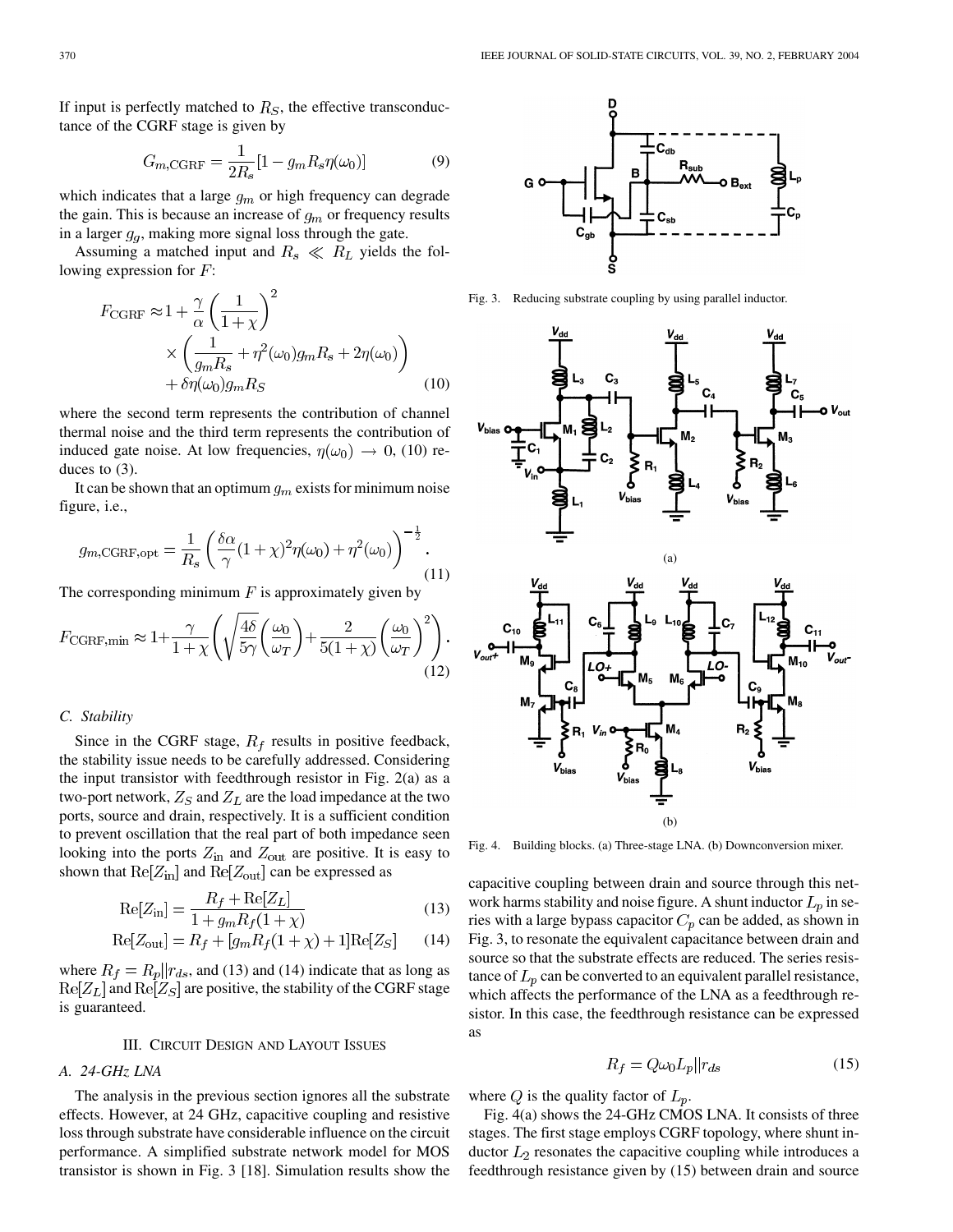of  $M_1$ . A 1-pF MIM capacitor  $C_2$  isolates the dc level of source and drain. The second and third stages are both common-source with inductive degeneration amplifiers which are used to enhance the overall gain.

The peak  $f_T$  of the 0.18- $\mu$ m CMOS device used at 1.5 V bias is about 60 GHz. To achieve the minimum noise figure at 24 GHz, the optimum  $g_{m1}$  is estimated to be about 80 mS by using (11). To reduce the power consumption, we choose  $g_{m1}$ to be 40 mS in this design. We also lower  $(V_{\rm gs} - V_t)$  by a factor of two from its value for peak  $f<sub>T</sub>$ , which is a more power-efficient way reducing current consumption by more than 50%, while reducing  $f_T$  by only about 10%. Finally,  $M_1$  is biased at 8 mA with 54-GHz  $f_T$ . The second and third stages consume 4 mA each.

Since the feedthrough resistor is replaced by an inductor in the first stage in Fig. 4(a), the stability of the amplifier needs to be reexamined. Simulation shows that the first stage is unconditionally stable up to 43 GHz. Above 43 GHz, the stability factor of the stage  $K_f$  is less than one. However, the input impedance of the second stage is located in the stable region with sufficient margin. Stable operation in all frequency ranges is observed in both simulation and measurement.

#### *B. 24-GHz to 5-GHz Mixer*

The core of the mixer shown in Fig. 4(b) is a conventional single-balanced Gilbert-type mixer. The RF input applies at the gate of  $M_4$  which is used as a transconductance amplifier. The linearity of this transconductance amplifier is improved by using source degeneration inductor  $L_8$ , which also adjusts the input impedance seen looking into the gate of  $M_4$  in order to improve the impedance matching at the LNA-mixer interface. The  $M_4$  is biased at 4-mA dc current.

The chopping function is accomplished by the  $M_5 \sim M_6$ mixing cell, and 1.6-V peak-to-peak differential local oscillator (LO) signal is applied. Cascode amplifiers following the differential mixing cell are used to drive the  $50-\Omega$  loads. The outputmatch is accomplished by the *LC* impedance transforming network.

#### *C. Layout Issues*

The circuit has been designed and fabricated using  $0.18 \mu m$ CMOS transistors. The process offers six metal layers with two top layers of 1- $\mu$ m-thick copper.  $L_4$  and  $L_6$  in the LNA and  $L_8$ in the mixer are slab inductors, and all the other inductors are spirals.

Shielded pads [\[19](#page-5-0)] are employed at both RF and IF ports. Grounded metal1 underneath the pads prevents loss of the signal power and noise generation associated with the substrate resistance. Ground rings are placed around each transistor at minimum distance to reduce the substrate loss. Separated  $V_{dd}$  pads are assigned to the LNA, mixer, and bias circuits. Large on-chip bypass capacitors are placed between each  $V_{\rm dd}$  and ground.

The die micrograph is shown in Fig. 5. The size of the chip is  $0.8 \times 0.9$  mm<sup>2</sup> including a large area occupied by the wide ground rings and pads. The size of the core cell is only  $0.4 \times 0.5$  mm<sup>2</sup>.



Fig. 5. Die micrograph.

TABLE I PERFORMANCE SUMMARY OF THE 24-GHz FRONT-END

| Parameters   | Overall<br>Front-<br>end         | LNA                               | Mixer             |
|--------------|----------------------------------|-----------------------------------|-------------------|
| $S_{11}$     | $-21$ dB                         | $-21$ dB                          | --                |
| $S_{22}$     | $-10$ dB                         | --                                | $-10$ dB          |
| Peak         | 21.8 GHz RF                      | 21.8 GHz RF                       | 4.9 GHz IF        |
| Frequency    |                                  |                                   |                   |
| Power Gain   | 27.5dB                           | 15 dB                             | 13 dB             |
| Voltage Gain | 35.7 dB                          |                                   |                   |
| Noise Figure | 7.7dB                            | 6 dB                              | $17.5 \text{ dB}$ |
| $1-dB$       | $-23$ dBm                        |                                   |                   |
| Compression  |                                  |                                   |                   |
| Point        |                                  |                                   |                   |
| Image        | 31 dB                            |                                   |                   |
| Rejection    |                                  |                                   |                   |
| Current      | 43 mA                            | 16mA                              | 4 mA core cell    |
| Consumption  |                                  |                                   | $+23$ mA output   |
|              |                                  |                                   | buffers           |
| Supply       | 1.5V                             | 1.5V                              | 1.5V              |
| Voltage      |                                  |                                   |                   |
| Chip Area    | $0.4 \times 0.5$ mm <sup>2</sup> | $0.2 \times 0.25$ mm <sup>2</sup> |                   |

#### IV. EXPERIMENTAL RESULTS

The front-end is tested by probing the input, output, and LO ports. The power and ground pads are wirebonded to the testing board. The reflection coefficients at the RF and IF ports are measured using an HP 8722D network analyzer. Conversion gain and noise figure are measured using an HP 8970B noise figure meter with an HP 8971 noise figure test set as a second downconverter. Table I summarizes the measured results of the front-end and the de-embedded performance of the LNA and the mixer. Fig. 6(a) shows the measured input and output reflection coefficients,  $S_{11}$  and  $S_{22}$ . The RF input and the IF output are well matched at their respective frequencies. Fig. 6(b) shows the measured power gain and extracted voltage gain with a 16.9-GHz LO frequency. The measurement shows that a 27.5 dB maximum power gain appears for an RF of 21.8 GHz and an IF of 4.9 GHz. The frequency offset from the 24 GHz is likely due to inaccurate modeling of MOS transistor and planar inductor at high frequencies. The LNA achieves a 15-dB power gain. The mixer followed further enhances the signal power by 13 dB. Because of the imperfect conjugate matching at the LNA–mixer interface, the overall power gain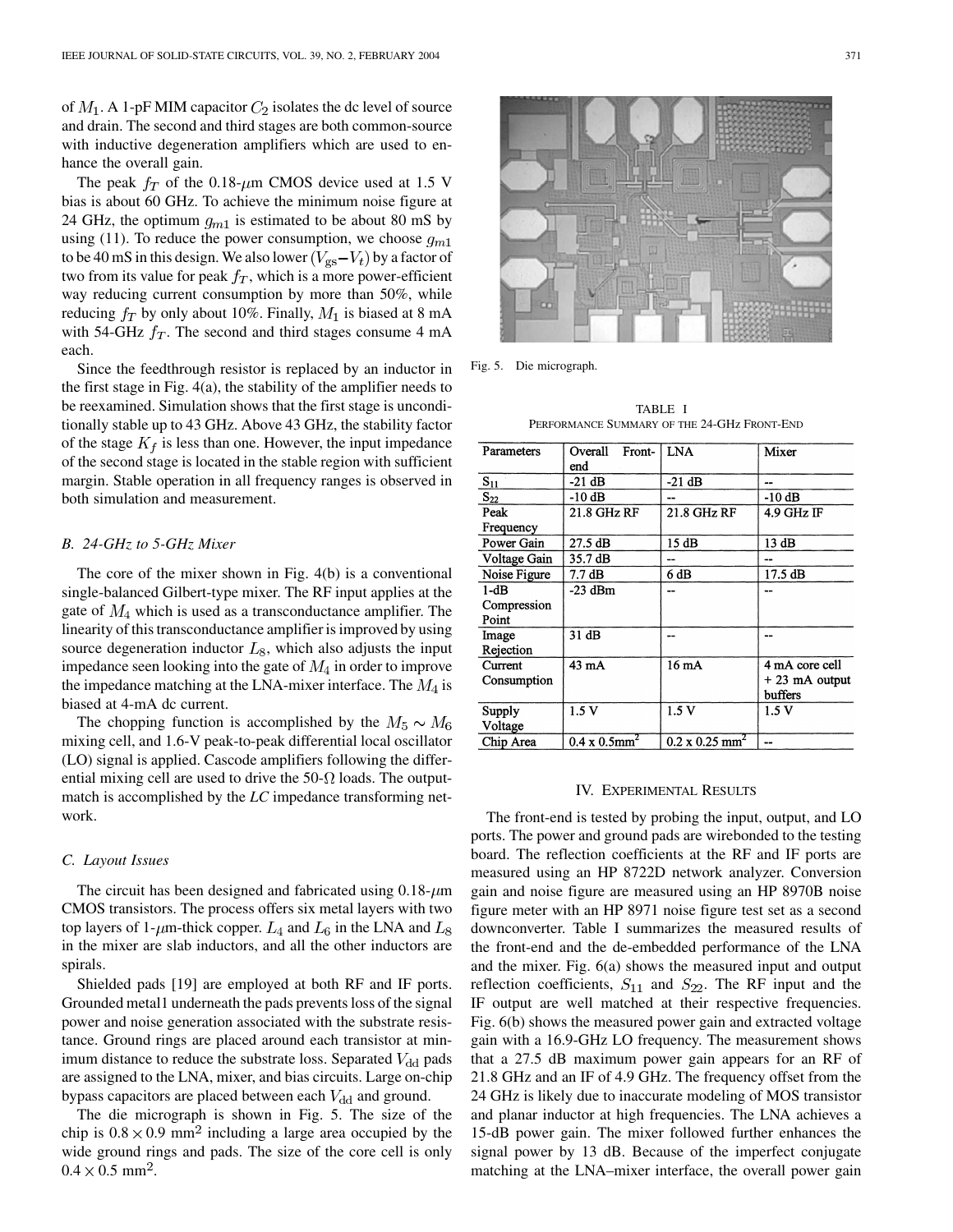

Fig. 6. Front-end measurement results. (a) Reflection coefficients. (b) Power gain and voltage gain (LO = 16:9 GHz). (c) Large-signal nonlinearity. (d) Total noise figure of three-stage LNA + mixer ( $LO = 16.9$  GHz).

|                     | Device                        | Substrate   | Freq.    | Topology          | Power<br>Gain | NF   | $_{\rm DC}$<br>current |
|---------------------|-------------------------------|-------------|----------|-------------------|---------------|------|------------------------|
| in<br>LNA<br>$[15]$ | $0.18 - \mu m$<br><b>CMOS</b> | Bulk        | 14.4GHz  | common-<br>source | 21dB          | 8dB  | $18.6 \text{ mA}$      |
| LNA in<br>$[20]$    | $0.1 - \mu m$<br><b>CMOS</b>  | SOI         | 23.8 GHz | common-<br>gate   | 7.6dB         | 10dB | $53 \text{ mA}$        |
| <b>This</b><br>work | $0.18 - \mu m$<br><b>CMOS</b> | <b>Bulk</b> | 22 GHz   | <b>CGRF</b>       | 15dB          | 6dB  | 16mA                   |

| TABLE II   |  |
|------------|--|
| COMPARISON |  |

of the front-end is slightly lower than the sum of the individual power gain of the two blocks.

Fig. 6(c) and (d) reports the measured large-signal nonlinearity and noise figure, respectively. The input-referred 1-dB compression point of the front-end appears at  $-23$  dBm. A minimum noise figure of 7.7 dB is achieved for the combined LNA and mixer at 22.08 GHz. The individual noise figures of the LNA and the mixer are 6 dB and 17.5 dB, respectively. The noise figure of the first CGRF stage is extracted to be 4.8 dB. Equation (3) predicts the  $\overline{i_{n,d}^2}$  only noise figure of the first stage to be 3.3 dB. Equation (10) revises the prediction of the noise figure to be 4.1 dB by taking  $g_g$  and  $\overline{i_{n,g}^2}$  into account; the remaining 0.7 dB is due to the thermal noise of the parasitic resistance and substrate noise.

The image rejection of the front-end is  $-31$  dB. This performance is achieved via the large IF and the multistage nature of the LNA. The overall current consumption of the front-end is 43 mA, of which the output buffers consume 23 mA. The LNA and the mixer draw 16 and 4 mA, respectively, from a 1.5-V supply voltage. A comparison of the LNA in this work and the one in [\[15](#page-5-0)] and [[20\]](#page-5-0) is given in Table II.

#### V. CONCLUSION

The design issues and experimental results of a 24-GHz CMOS front-end are presented. A novel LNA topology, common-gate with resistive feedthrough, is studied and demonstrated with good performance at very high frequencies. The theoretical analysis of the LNA topology explains the experimental results. This work shows that CMOS technology is a viable candidate for building fully integrated receivers at frequencies higher than 20 GHz.

#### ACKNOWLEDGMENT

The authors would like to thank Jazz Semiconductor Inc. for fabrication of the front-end. They are grateful for the support of Lee Center, NSF-ERC, and NSF. They are especially grateful for the help and advice of M. Racanelli, S. Stetson, A. Karroy,